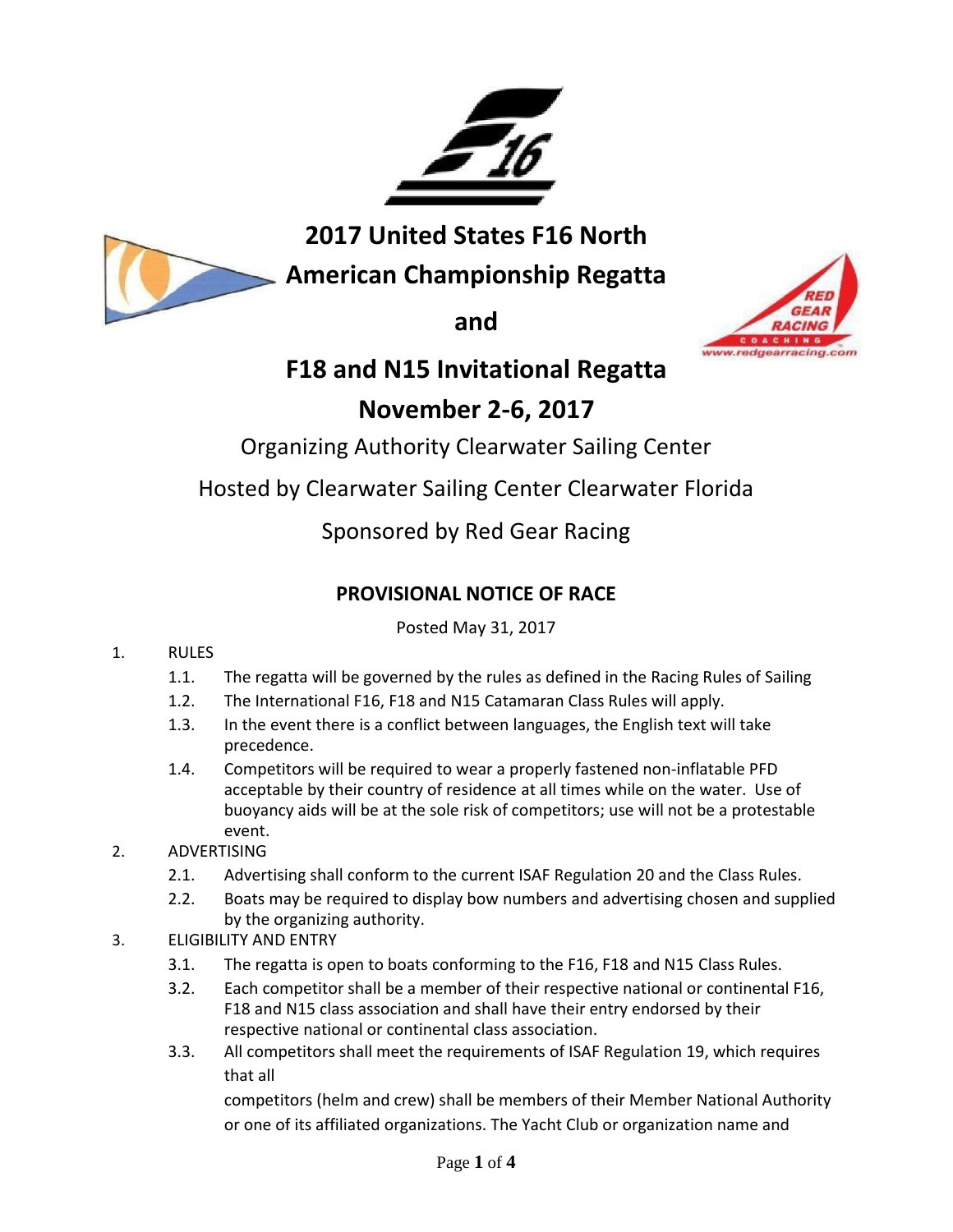membership details shall be stated on the entry form.

3.4. Eligible boats may enter by completing and sending in the entry form at [https://www.regattanetwork.com](https://www.regattanetwork.com/)

and paying the required fee by October 1, 2017.

- 3.5. Late entries will be accepted if accompanied by the late entry fee.
- 3.6. The following documents shall be provided at the time of registration:
	- 3.6.1. Copy of the insurance certificate including the terms of insurance.
	- 3.6.2. Proof of class membership is required only for overseas competitors as per NOR 3.2.
	- 3.6.3. Proof of age for Master Competitors (see NOR 15.3).
	- 3.6.4. Proof of age for Junior Competitors (see NOR 15.4).
- 3.7. Only boats having completed all registration requirements will be allowed to compete.
- 3.8. The entry fee shall be US \$275.00 for double-handed boat and \$225 for singlehanded boat
- 3.9.. Late entries received after October 1, 2017 will be charged US \$375.00 and \$325.00 respectively per boat.

#### 4. SCHEDULE

4.1 Clinic with Red Gear Racing

| Registration           |           |                     |  |  |
|------------------------|-----------|---------------------|--|--|
| 30 October             | Monday    | From 1100 To 1800   |  |  |
| 31 October             | Tuesday   | From 1100 To 1800   |  |  |
| 1 November             | Wednesday | From 1100 To 1800   |  |  |
| 2 November<br>Thursday |           | IFREE STARTING CAMP |  |  |

#### 4.2 Regatta Registration

| Registration |          |                   |  |  |
|--------------|----------|-------------------|--|--|
| 2 November   | Thursday | From 0800 To 1000 |  |  |

#### 4.3. Social Schedule

| <b>Preliminary Social Schedule</b> |          |      |                                           |  |
|------------------------------------|----------|------|-------------------------------------------|--|
| 2 November                         | Thursday | 1600 | Opening ceremony and competitors' meeting |  |
| 3 November                         | Fridav   | 1600 | Open night                                |  |
| 4 November                         | Saturday | 1700 | Class Meeting and beach BBQ               |  |
| 5 November                         | Sunday   | 1800 | Competitors Dinner                        |  |

#### 4.4. Dates of Racing

| Dates of Racing |          |      |                                    |  |  |
|-----------------|----------|------|------------------------------------|--|--|
| 2 November      | Thursdav | 1300 | Practice race                      |  |  |
| 3 November      | Friday   | 1230 | Warning signal first race of Day 1 |  |  |
| 4 November      | Saturday | 1100 | Warning signal first race of Day 2 |  |  |
| 5 November      | Sunday   | 1100 | Warning signal first race of Day 3 |  |  |
| 6 November      | Monday   | 1030 | Warning signal first race of Day 4 |  |  |

4.4.1. A maximum of 16 races are scheduled.

4.4.2. A maximum of four (4) races per day.

4.4.3. Boats can arrive at the Clearwater Community Sailing Center beginning Saturday October 21 without any charge. Storage of boats are available at a charge upon request.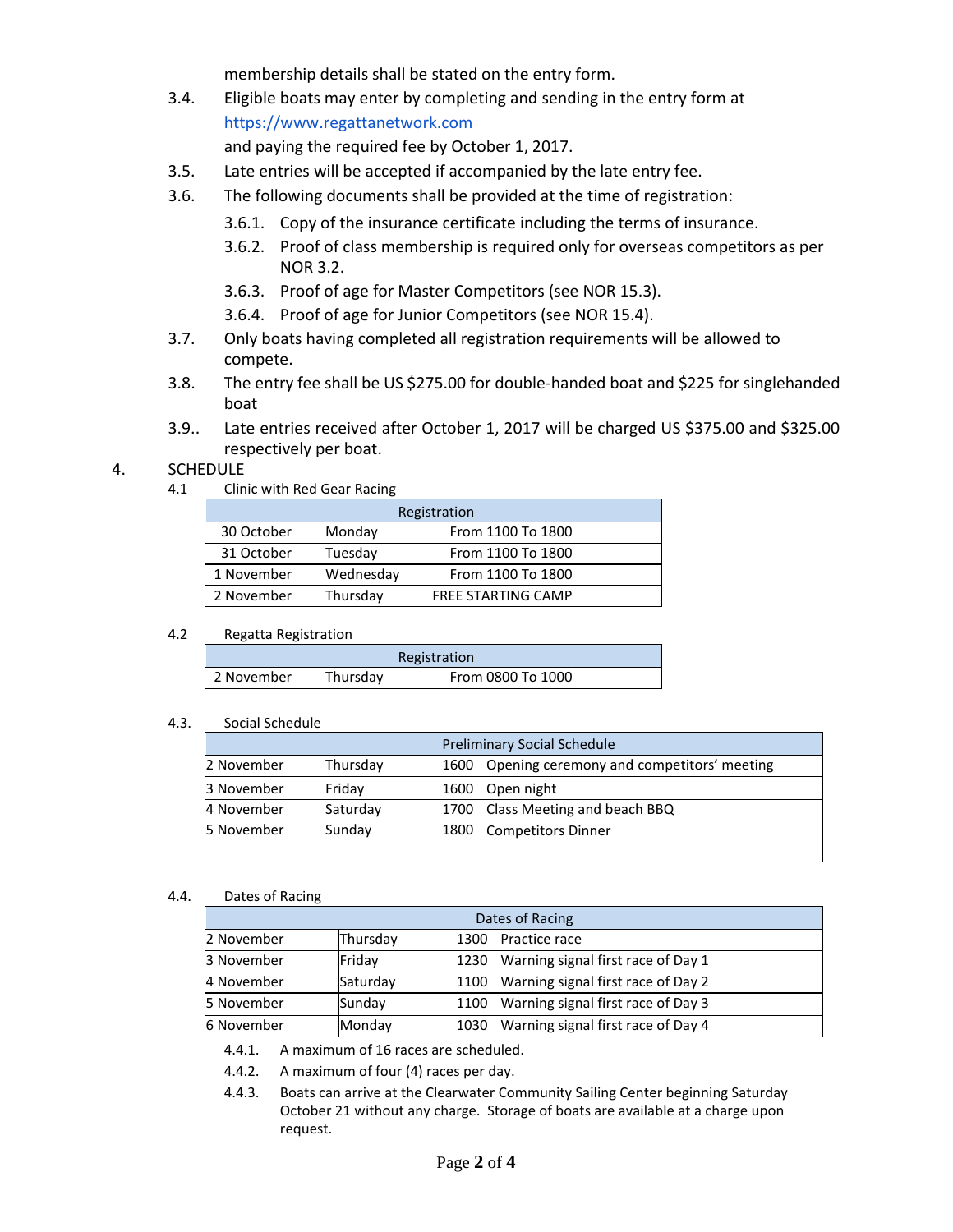- 5. MEASUREMENT
	- 5.1. Sails shall have a full sail number and national letter in accordance with the RRS Class Rules and Appendix G.
	- 5.2. All boats must comply with class rules. The organizing authority may at its discretion require boats to be measured to confirm compliance before or during the regatta.

### 6. SAILING INSTRUCTIONS

- 6.1. Final Sailing Instructions will be available at Registration.
- 6.2. Preliminary Sailing Instructions will be available on the event website on or before October 15, 2017.
- 7. VENUE
	- 7.1 Races will be held in the waters of Clearwater Bay and/or the Gulf of Mexico.
- 8. THE COURSES
	- 8.1. A windward-leeward course will be used.
- 9. PENALTY SYSTEM
	- 9.1. RRS Rule 44.1 is changed so that the Two-Turns Penalty is replaced by the One-Turn Penalty. 10.2. Failure of a boat to present a measurement certificate shall not be protestable by a boat. This changes RRS 60.1(a).
- 10. SCORING
	- 10.1. Three (3) races are required to be completed to constitute a series.
	- 10.2. When fewer than 5 races have been completed, a boat's series score will be the total of her race scores.
	- 10.3. When from 5 to 10 races have been completed, a boat's series score will be the total of her race scores excluding her worst score.
	- 10.4. When 11 or more races have been completed, a boat's series score will be the total of her race scores excluding her two worst scores.
- 11. SUPPORT/COACH/SPECTATOR BOATS
	- 11.1. Support/coach/spectator boats shall register with the Race Office during the registration period.
	- 11.2. The fee for support boat registration shall be US\$50 which includes mooring/dockage.
	- 11.3. A unique registration number will be assigned to each support boat. The registration number shall be visible at all times while on the water.
	- 11.4. Support boats shall display their national letters on a flag or outboard covers.
	- 11.5. Rules governing the conduct of support/coach/spectator boats will be in the Sailing Instructions.
- 12. BERTHING

Boats shall be stored overnight on the grounds of the Clearwater Community Sailing Center. Security will be provided during the regatta. No boat may be stored overnight outside of the grounds of Clearwater Community Sailing Center without prior permission of the Regatta Chair.

13. RADIO COMMUNICATIONS

Except in an emergency, a boat shall neither make radio transmissions while racing nor receive radio communications not available to all boats. This restriction also applies to mobile telephones.